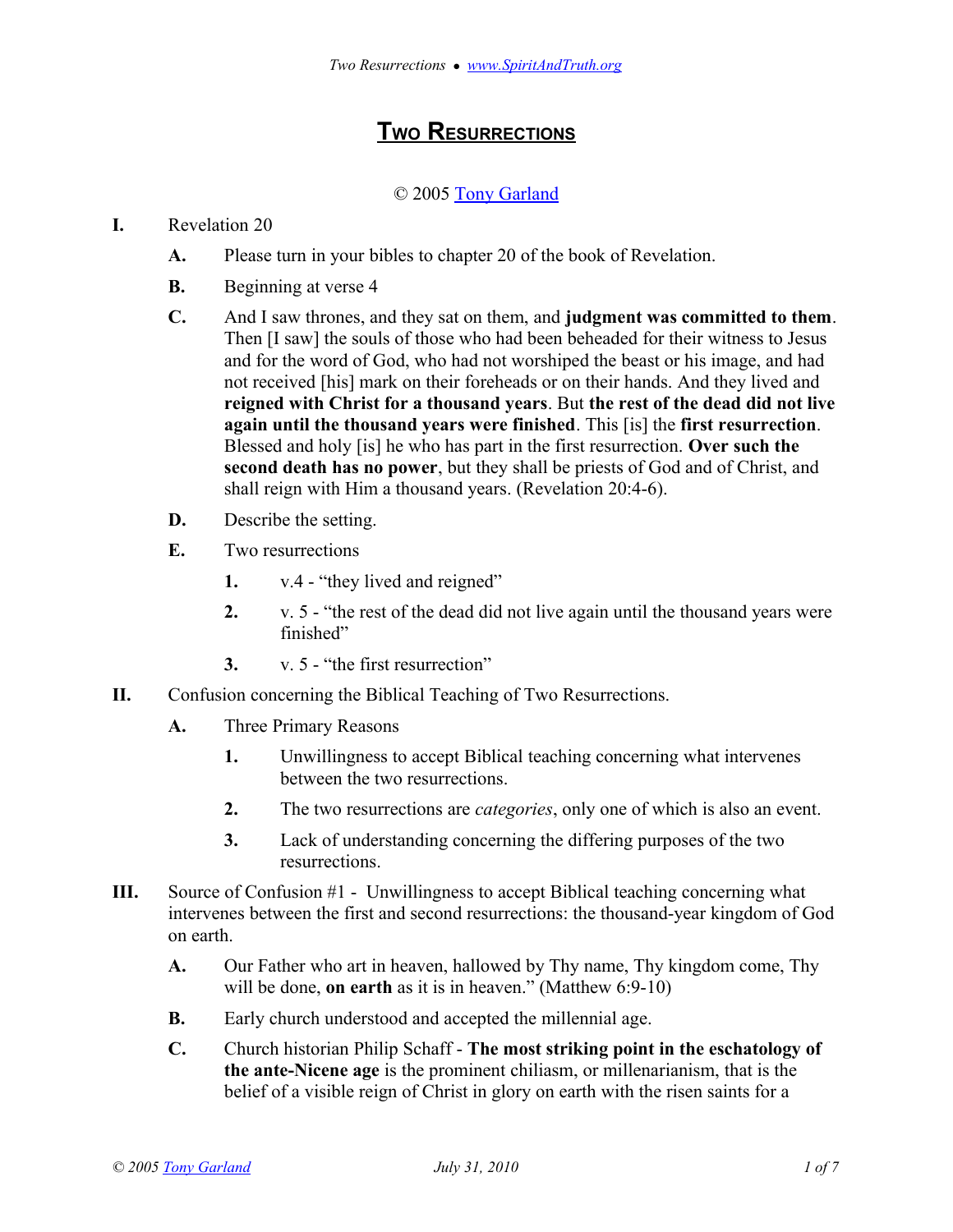thousand years, before the general resurrection and judgment. . . . It distinguishes, moreover, two resurrections, one before and another after the millennium, and makes the millennial reign of Christ only a prelude to his eternal reign in heaven.<sup>[1](#page-1-0)</sup>

- **D.** Abuse by cults, such as Montanists, led to disavowal.
- **E.** Views of Augustine who heavily influenced subsequent view's of God's kingdom
	- **1.** "this opinion would not be objectionable, if it were believed that the joys of the saints in that Sabbath shall be spiritual, and consequent on the presence of God; for **I myself, too, once held this opinion**. But, as they assert that those who then rise again shall enjoy the leisure of immoderate carnal banquets, furnished with an amount of meat and drink such as not only to shock the feeling of the temperate, but even to surpass the measure of credulity itself, such assertions can be believed only by the carnal.[2](#page-1-1)
- **F.** Spiritualize the first resurrection in order to make it refer to being born again resulting in a "Kingdom Now" theology, ala Roman Catholicism.
	- **1.** Pour our own age between the resurrections.
	- **2.** Amillennialism "no millennium" There is *no* literal reign of Christ over an earthly kingdom. Christ is *presently* reigning over a *spiritual kingdom* in either: (1) the hearts of men; (2) heaven, or (3) the church. The  $1,000$ years is a symbol representing an extended period of time.<sup>3</sup>
	- **3.** Many amillennialists believe that the fullness of the kingdom has already arrived on earth and **we are presently in the age between the first and second resurrections**.
	- **4.** The most listened-to Presbyterian minister of our day taught for ½ hour against the idea of two resurrections and never mentioned Revelation 20.
- **IV.** Source of Confusion #2 Two resurrections are **categories**, one of which is also an **event**.
	- **A.** Explain "category" vs. "event."
	- **B.** Resurrection Order
		- **1.** But now Christ is risen from the dead, *and* has become the firstfruits of those who have fallen asleep. For since by man *came* death, by Man also *came* the resurrection of the dead. For as in Adam all die, even so in Christ all shall be made alive. **But each one in his own order: Christ the firstfruits, afterward those** *who are* **Christ's at His coming**. (1Cor. 15:20-23) [emphasis added]

<span id="page-1-0"></span><sup>1</sup> Phil*i*p Schaff, and David Schley Schaff*, History of the Christian Church (Oak Harbor, WA: Logos Research Systems, 1997, 1916), 2.XII.158.*

<span id="page-1-1"></span><sup>2</sup>  *Ronald E. Diprose Israel and the Church: The Origin and Effects of Replacement Theology (Rome, Italy: Istituto Biblico Evangelico Italiano, 2000). p. 163.*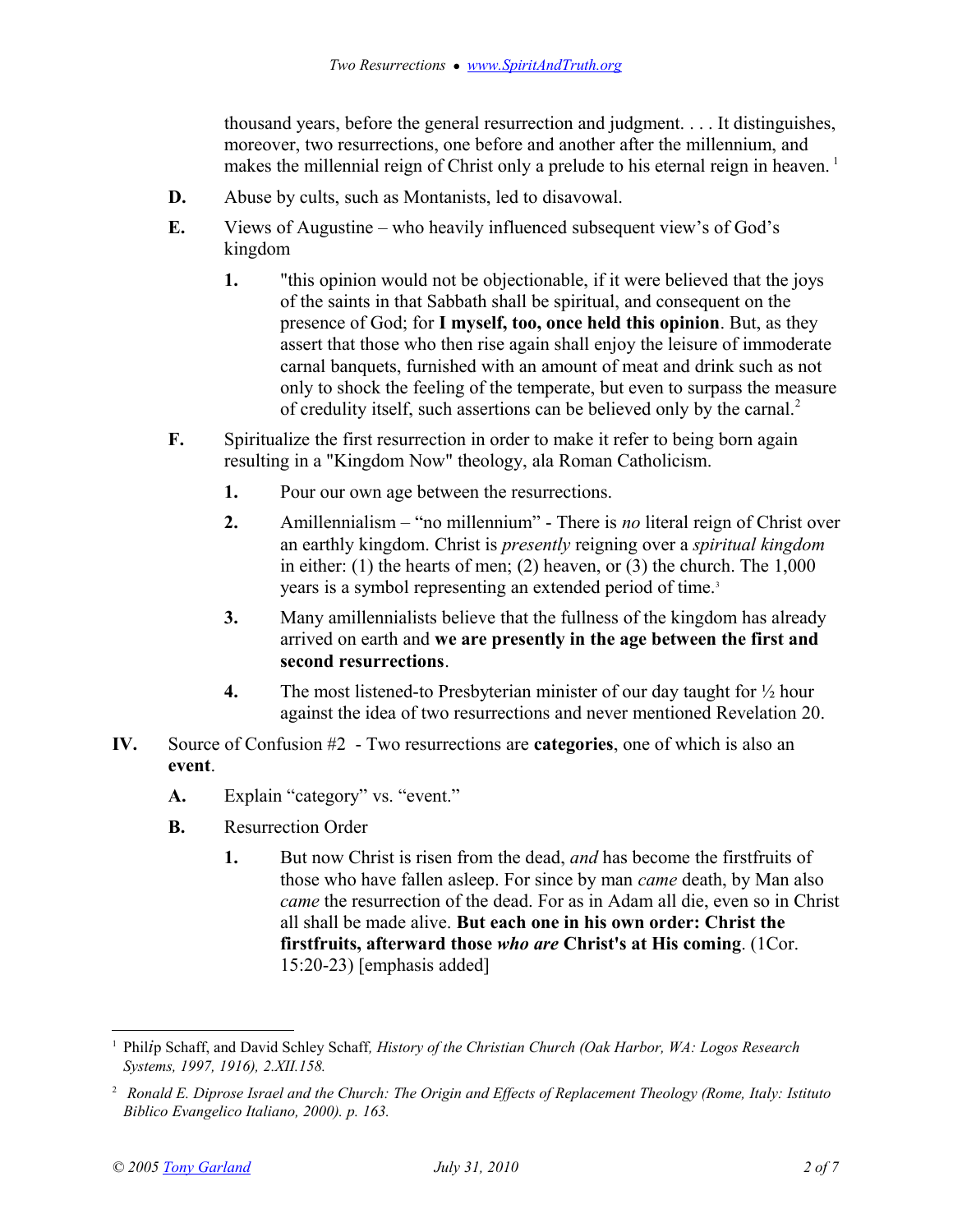|                | <b>Order Resurrection</b> | <b>Timing</b>                              | <b>Participants</b>               | <b>Description</b>                                                                                                                                                                                                                       | <b>Scriptures</b>                                                                   |
|----------------|---------------------------|--------------------------------------------|-----------------------------------|------------------------------------------------------------------------------------------------------------------------------------------------------------------------------------------------------------------------------------------|-------------------------------------------------------------------------------------|
| $\mathbf{1}$   | First                     | The Third Day                              | <b>Jesus Christ</b>               | The resurrection of the Lord Jesus<br>Christ, the "firstfruits of those who<br>have fallen asleep."                                                                                                                                      | Mtt. 28:1-7; Mark<br>$16:1 - 11$ ; Luke<br>24:1-12; John<br>20:1-18; 1Cor.<br>15:20 |
| $\overline{2}$ | First                     | Shortly after<br>Christ's<br>Resurrection. | A Few OT<br><b>Saints</b>         | At the earthquake attending the<br>crucifixion, graves were opened.<br>Shortly after the resurrection of<br>Christ, these saints were raised. <sup>6</sup>                                                                               | Mtt. 27:50-53                                                                       |
| $\overline{3}$ | First                     | Before the<br>Tribulation.                 | Church                            | The resurrection of Church-age<br>believers at the Rapture.                                                                                                                                                                              | John 14:3; 1Th.<br>4:13-18; 1Cor.<br>15:50-53                                       |
| $\overline{4}$ | First                     | Middle of the<br>Tribulation. <sup>7</sup> | Two<br>Witnesses                  | God's two witnesses will be raised<br>after being killed by The Beast.                                                                                                                                                                   | Rev. 11:11-12+                                                                      |
| 5              | First                     | After Jacob's<br>Trouble                   | <b>OT</b> Saints                  | Old Testament saints will be<br>resurrected to enter the Millennial<br>Kingdom. <sup>8</sup>                                                                                                                                             | Dan. 12:1-2; Isa.<br>26:19; Eze. 37:13-<br>14 <sup>9</sup>                          |
| 6              | First                     | Beginning of<br>Millennial<br>Kingdom.     | Tribulation<br><b>Martyrs</b>     | The Tribulation martyrs will be<br>resurrected so that they can rule and<br>reign with Christ.                                                                                                                                           | Rev. $20:4-6+$                                                                      |
| 7              | Second                    | End of<br>Millennial<br>Kingdom            | Unbelieving<br>Dead <sup>10</sup> | At the end of the millennial reign of<br>Christ, the final resurrection will<br>consist of all of the unbelieving,<br>wicked dead. They will be found<br>guilty at the Great White Throne<br>Judgment and cast into the Lake of<br>Fire. | Rev. $20:11-15+$                                                                    |

- **V.** First Resurrection spans an age A man on Thanksgiving day may say, with great satisfaction, "All of the harvest is gathered in." That harvest may have included a few handfuls gathered on the first day, then after a long interruption due to a rainstorm, for example, the major part of the harvest may have been gathered, and then, after another momentary interruption, the final sheaves are garnered.
- **VI.** Source of Confusion #3 Lack of understanding concerning the differing purposes of the two resurrections
	- **A.** Separate Evaluation of Participants
		- **1.** John 5:26-29 "For as the Father has life in Himself, so He has granted the Son to have life in Himself, "and has given Him authority to execute judgment also, because He is the Son of Man. "Do not marvel at this; for the hour is coming in which all who are in the graves will hear His voice "and come forth--those who have done good, to the resurrection of life, and those who have done evil, to the resurrection of condemnation. (John 5:26-29)
		- **2.** Two resurrections serve two differing purposes: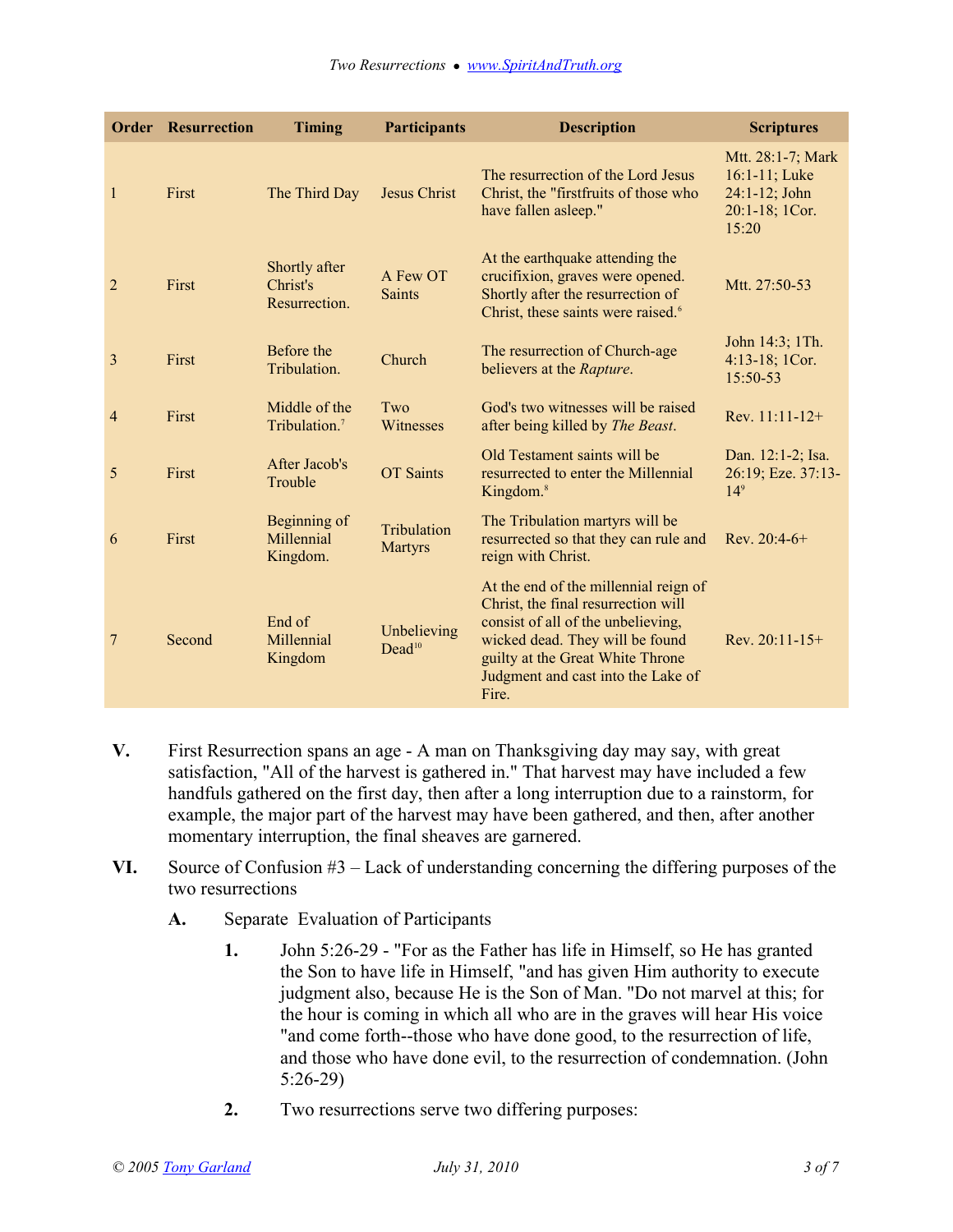- **a)** Resurrection unto life
- **b)** Resurrection unto condemnation
	- **(1)** Condemnation is "judgment" a different judgment than those in the resurrection unto life.
- **3.** First resurrection judged for rewards. The **worst** possible result is having all our works burned up, but we ourselves saved.
	- **a)** The judge is also the justifier. He would have to condemn Himself and reject His own work on the cross to condemn any in the first resurrection.
	- **b**) The Second death defined in Revelation 20:14 as being cast into the lake of fire – has no power over those in the first resurrection. No power because believers will not participate in the second resurrection. *This is the resurrection unto condemnation* [judgment] which they avoid by faith in Christ.
		- **(1)** John 5:24 Most assuredly, I say to you, he who hears My word and believes in Him who sent Me has everlasting life, and *shall not come into judgment*, but has passed from death into life.
	- **c)** Reign and judge
		- **(1)** Resurrected serve in government.
		- **(2)** Already glorified and therefore sinless—thus the government consists of Christ and sinless, resurrected believers.
	- **d)** Remaining dead do not participate, and are not resurrected until 1,000 years later.
		- **(1)** Governing over those allowed into the kingdom at the sheep and goat judgment of Matthew 25:31.
		- **(2)** Unglorified participants, therefore possible to sin. This explains one reason why the second resurrection occurs later.
- **4.** Second resurrection judged for punishment. The **best** possible result is a reduction in suffering compared to others who are also condemned in the lake of fire – hell.
	- **a)** Revelation 20:11 Then I saw a great white throne and Him who sat on it, from whose face the earth and the heaven fled away. And there was found no place for them. And I saw the dead, **small and great**, standing before God, and **books were opened**. And **another book was opened, which is [the Book] of Life**. And the dead were **judged according to their works**, **by the things which were written in the books**. The sea gave up the dead who were in it,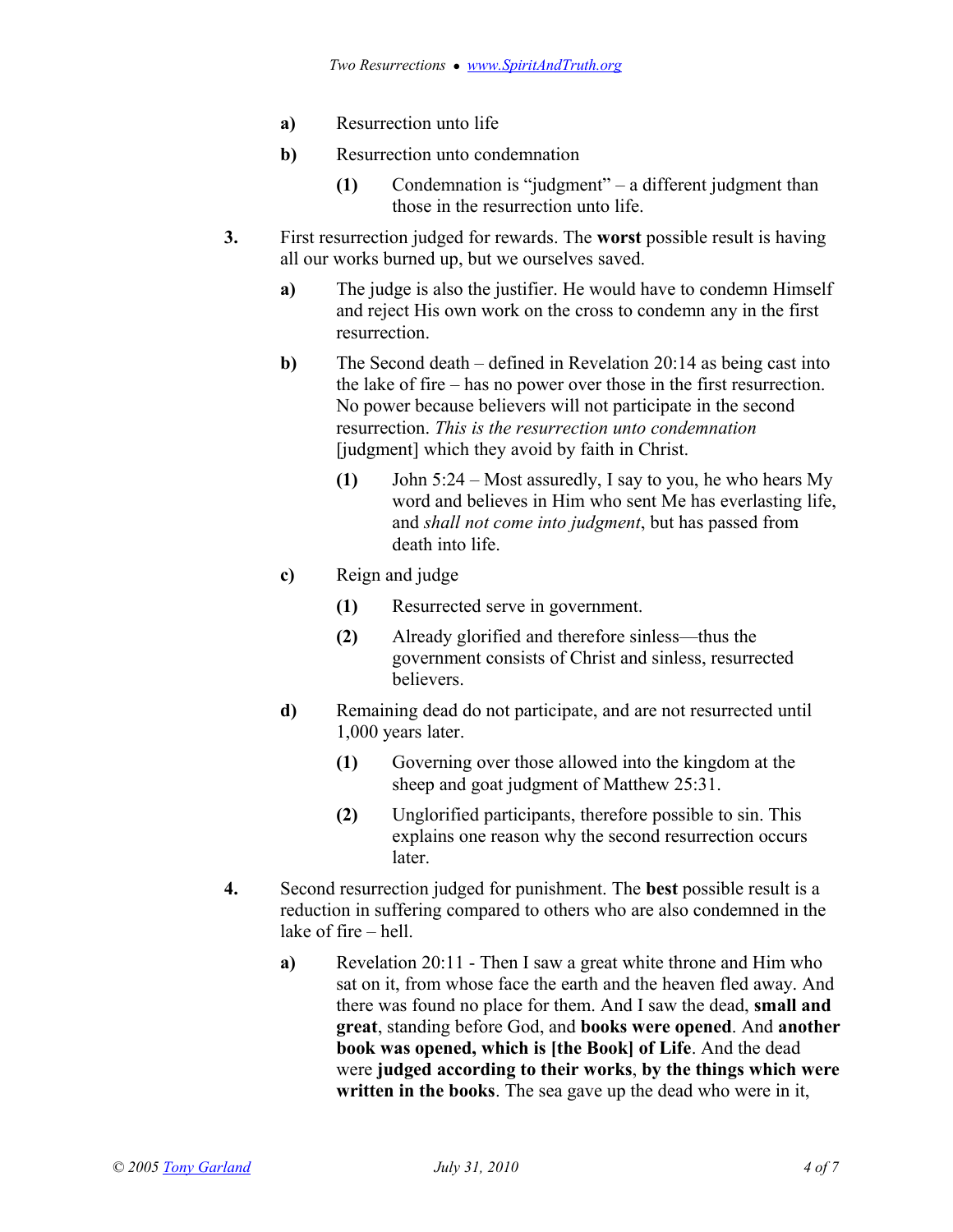and Death and Hades delivered up the dead who were in them. And they were judged, each one according to his works. Then Death and Hades were cast into the lake of fire. This is the second death. And **anyone not found written in the Book of Life** was cast into the lake of fire. (Revelation 20:11-15)

- **b)** Small and great not stature, but rank in the history of mankind. Already a clue that accomplishments do not serve to divide those who are **in** this group from those who are **out**.
- **c)** V. 12 Books were opened these books are used to judge the small and great
	- **(1)** Judged "by the things which were written in the books"
	- **(2)** Seiss "Yes, O man! O woman! whoever you may be, your biography is written. An unerring hand has recorded every item, with every secret thing. There is not an ill thought, a mean act, a scene of wrong in all your history, a dirty transaction, a filthiness of speech, or a base feeling that ever found entertainment in your heart, but is there described in bold hand, by its true name, and set down to your account, to be then brought forth for final settlement, if not clean blotted out through faith in Christ's blood before this present life of yours is ended."
	- **(3)** Nonbelievers are given perfect justice—exactly what they have always expected: to be judged on their own merit as reflected by their works.
	- **(4)** They expect to be graded on a curve, but they are sadly mistaken. Absolute perfection is the requirement.
	- **(5)** Works determine the degree of punishment
	- **(6)** Only one man could pass this test, and He happens to be the judge: Jesus Christ.
- **d)** Another book . . . which is of life
	- **(1)** Since this judgment is not for rewards, the fact that judgment is based upon what is written in the other books is a reliable indicator that **none in this second resurrection will be found written in the book of Life**. If they were, they would have been raised as part of the first resurrection and participants in the millennial kingdom.
	- **(2)** The book serves as an exhibit—to witness that all those in the second resurrection have failed to trust in Christ as their names are verified as absent.
	- **(3)** The only basis by which these could have avoided condemnation is found in the work of the judge under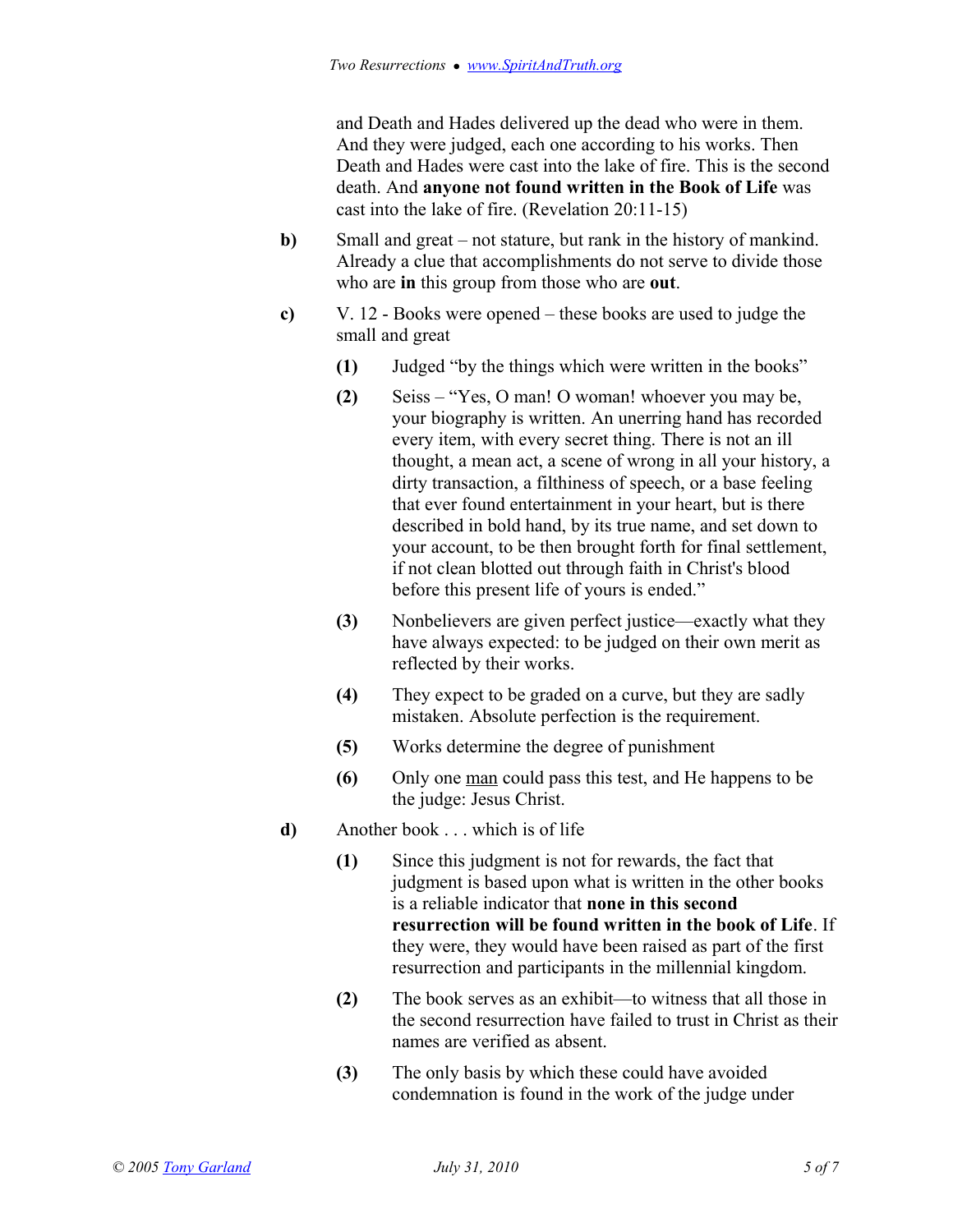which they now stand. But they have rejected the judge and His work of justification on the cross.

- **e)** Second death cast into the lake of fire hell
	- **(1)** Two births, two resurrections, two deaths.
	- **(2)** "sinners rise from death to death" [BENGEL in JFB]
	- **(3)** "'Vita damnatorum mors est,' [death is a life of damnation] is the fearful gloss of Augustine."[3](#page-5-0)
- **f)** The opportunity for a just trial where your works will condemn you (lack of perfection). People will get what they desire  $-a$ chance to stand before perfection on their own merit.
- **VII.** No General Resurrection and Judgment
	- **A.** The concept of a general resurrection and judgment at which all of mankind, both saved and unsaved, stand in judgment is not taught in Scripture.
	- **B.** Misleading and even dangerous gives the mistaken notion that destiny is determined at the time of judgment, after resurrection. That a sorting takes place where some find entrance to heaven and others do not.
		- **1.** The sorting takes place at the moment of death.
		- **2.** To stand in the second resurrection is to be doomed. Only a confirmation of status and a determination of degree of suffering remain.
	- **C.** In the days of the pioneers, when men saw that a prairie fire was coming, what would they do? Since not even the fastest of horses could outrun it, the pioneers took a match and burned the grass in a designated area around them. Then they would take their stand in the burned area and be safe from the threatening prairie fire. As the roar of the flames approached, they would not be afraid. Even as the ocean of fire surged around them there was no fear, because fire had already passed over the place where they stood.

When the judgment of God comes to sweep men and women into hell for eternity, there is one spot that is safe. Nearly two thousand years ago the wrath of God was poured on Calvary. There the Son of God took the wrath that should have fallen on us. Now, if we take our stand by the cross, we are safe for time and eternity.[4](#page-5-1)

- **D.** There is a fire coming which no man may outrun. The only escape is provided by Jesus. He alone is "the life" and "the resurrection," He is that safe circle where those who participate in the first resurrection will take their stand.
- **E.** But for those who reject Jesus, all escape from the fire of God's judgment is lost at the moment of death. Their fate will then be sealed – missing the first resurrection, they will rise to a fearsome courtroom scene with no chance of heaven or appeal.

<span id="page-5-0"></span><sup>3</sup> Trench, *Commentary on the Epistles to the Seven Churches in Asia*, 111.

<span id="page-5-1"></span><sup>4</sup>  *M. P. Green, Illustrations for Biblical Preaching (Grand Rapids: Baker Book House, 1989).*